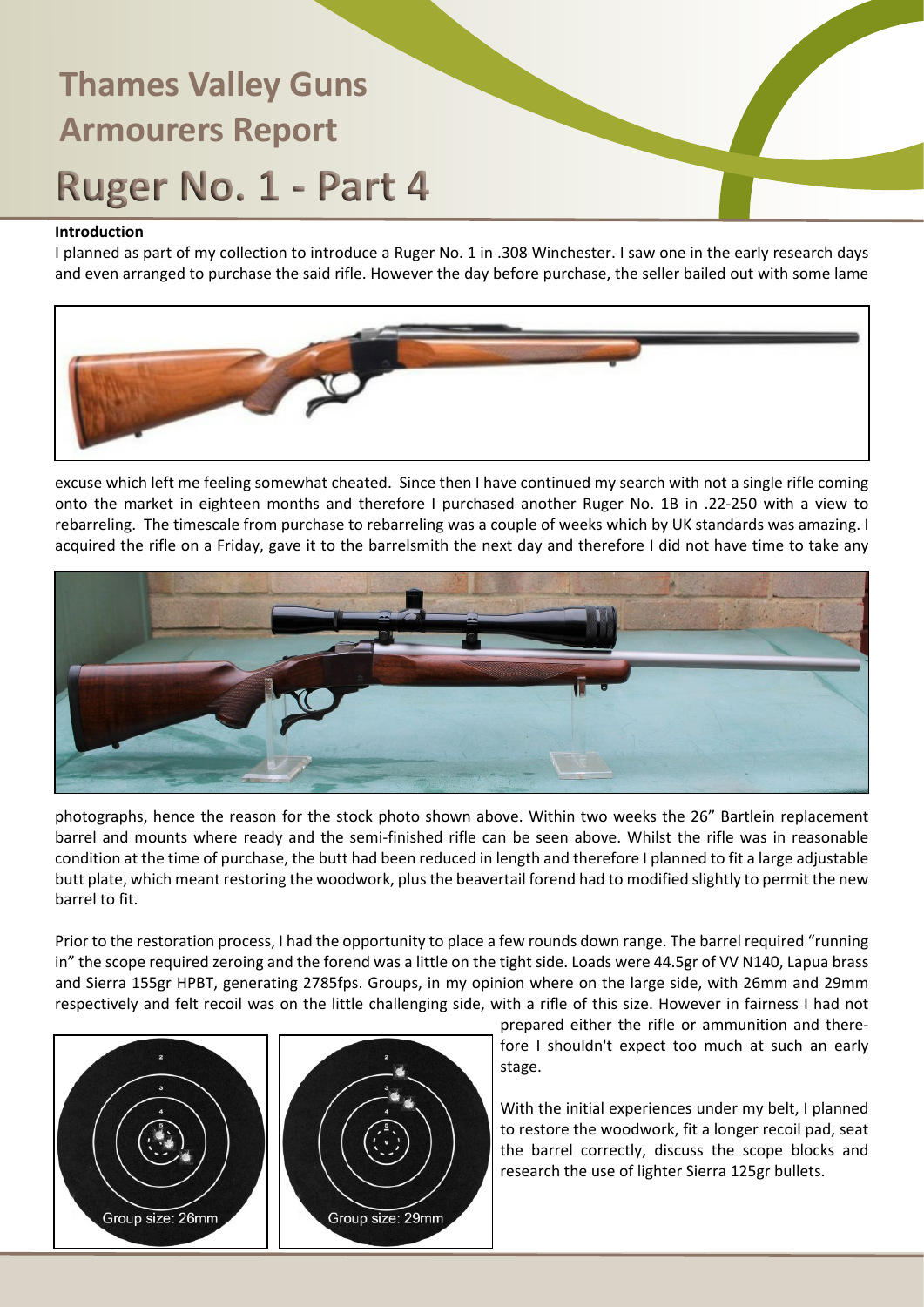#### **Scope, rings & bases**

Replacing the barrel on a Ruger, usually means loosing the quarter rib and replacing it with an aftermarket alternative.



The replacement barrel has a different profile and therefore the quarter rib cannot be swapped onto the replacement barrel. On previous No. 1's I had used Leupold STD rings, however these where out of stock and therefore I decided to fall back on my tried and tested Rechnagel rings, which required the manufacture of a suitable set of bases.

As with all my other Ruger's, I tend to fit classic target scopes as I am shooting these rifles for accuracy only and in my opinion

big 30mm scopes look out of place on the relatively small framed Ruger No. 1.

#### **Restoration**

As part of my collection I had purchased two rifles from the same seller, this rifle as a .22-250 and a 25.06 as discussed in my Armourers report Ruger No. 1 Part 3. As the rifles where from the same source the external and internal condition of this rifle was good. The rifle required a deep clean and a major service, but in the same way as the 25.06, the butt had been cut short. The fact that the butt was short by 2.0" meant that I had to install a larger recoil pad to



recover that lost two inches. As can be seen in the images, I fitted an adjustable recoil pad, polished the metal components and refinished the butt giving it a more glossy finish. The end result was quiet pleasing, as can be seen above.

#### **Second range test**

As I have discussed the No 1's mechanism in reasonable length in other reports, it would be rather repetitive to go into the same subject again and therefore I planned to discuss the various range tests in more detail. I mentioned earlier in the report that shooting ammunition designed for heavier target rifles, obviously generated more felt recoil in a lighter hunting rifle and therefore I planned to experiment with lighter Sierra 125gr Matchkings.

With the .308 cartridge I have always tended to shooting bullet weights between 150 and 168 grains. I have used 125 grain bullets in the 7.62x39 cartridge in a converted Australian M10A1 carbine but I have never attempted to use these bullets in the .308 cartridge.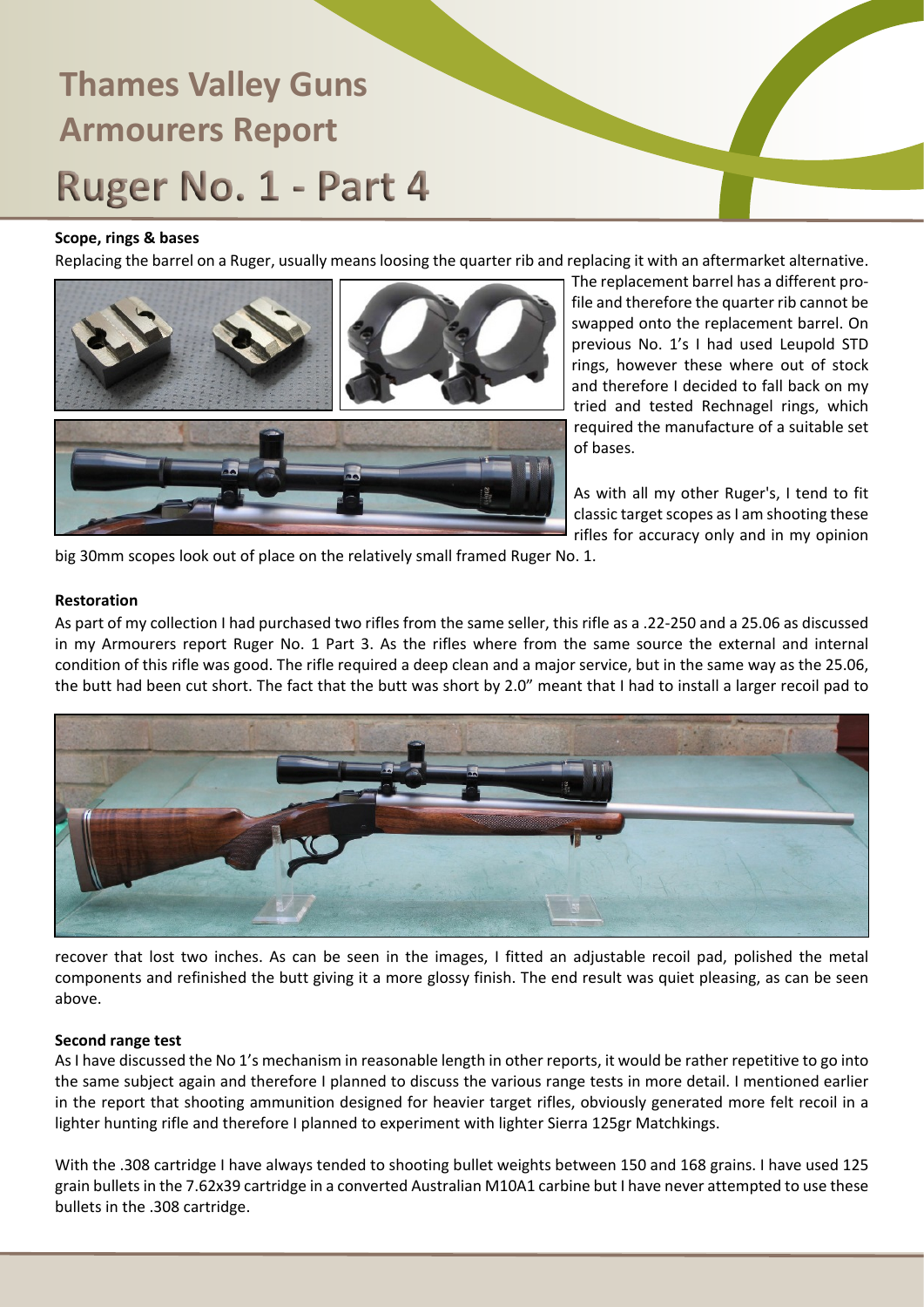

The image shows a typical Sierra 155gr bullet on the left and on the right a 125gr. Despite the different weight, bullet length is the same and therefore the same bullet seating can be maintained which is critical for ensuring the bullet enters the bore and is aligned with the rifling.

Therefore this was my first outing and my research data was generated from the various reloading manuals and in particular the Hornady and Vihtavuori books. My first choice was VV N133 with six strings of five rounds with powder weights between 40.5 and 43 grains. Velocities ranges from 2876 to 3078 fps respectively and here was my first learning curve.

I may have a lighter 125 grain bullet but I was pushing it at much faster velocities, in this case just over 3000 fps and therefore cancelling out any benefit gained by the lighter bullet. In fact recoil felt even more aggressive than the heavier 155gr bullet travelling at a milder 2750 fps.

There is a way to measure felt recoil and I am sure mathematicians can work all this out, but I'm no mathematician and therefore I was taught how to measure recoil in a more primitive manner. Using a wooden frame, support the rifle (L1A1) in such a way that it acts as a pendulum, attach a marker pen and arrange a marker board to sit parallel to the rifle and marker pen. When the rifle is discharged, a trace is shown on the marker board, in other words a primitive form of ballistic pendulum. Repeat the process with different loads, it may not be scientific but it does indicate felt recoil.

Therefore it was back to the drawing board and rather than stabbing in the dark using the manuals I decided to fall back on previous experience. Although I use a range of Vihtavuori or Reload Swiss powders, my most prolific powder for the .308 cartridge is VV N140. To obtain the lowest felt recoil I had to balance three factors, lowest velocity, accuracy and obturation. Obturation is a topic in its own right and I do not want to delve to deeply in this report, however using a 155gr bullet and N140, obturation is usually achieved between 43.5 and 45 grains depending on the firearm, its condition, ambient temperature and the quality of your brass and bullet. Therefore my next loading exercise consisted of VV N140 using six strings of five with powder weights between 43.5 and 46 grains and using the Sierra 125gr bullet.

#### **Third Range test**

The third range test was to confirm the feasibility of the lighter Sierra 125 grain bullets, matched with a slower N140 powder to reduce felt recoil. Whilst I commenced with 43.5 grains, cases where slightly sooty and therefore obturation was not archived until 44 grains. Chronographing showed 43.5 grains, to be maintaining a velocity of 2378 fps with 46



grains peaking at 2937 fps. Felt recoil between 43.5 and 45 grains appeared noticeably lighter, however as velocities reached closer to 3000fps I could not notice the difference as was the case with the faster N133 powder used earlier.

At 44.5 grains I achieved a 25mm group and 45.5 grains I achieved the smaller 20mm, however if you removed the "flyer" both groups measured 12mm, which was impressive.

Whilst groupings where better, this range test